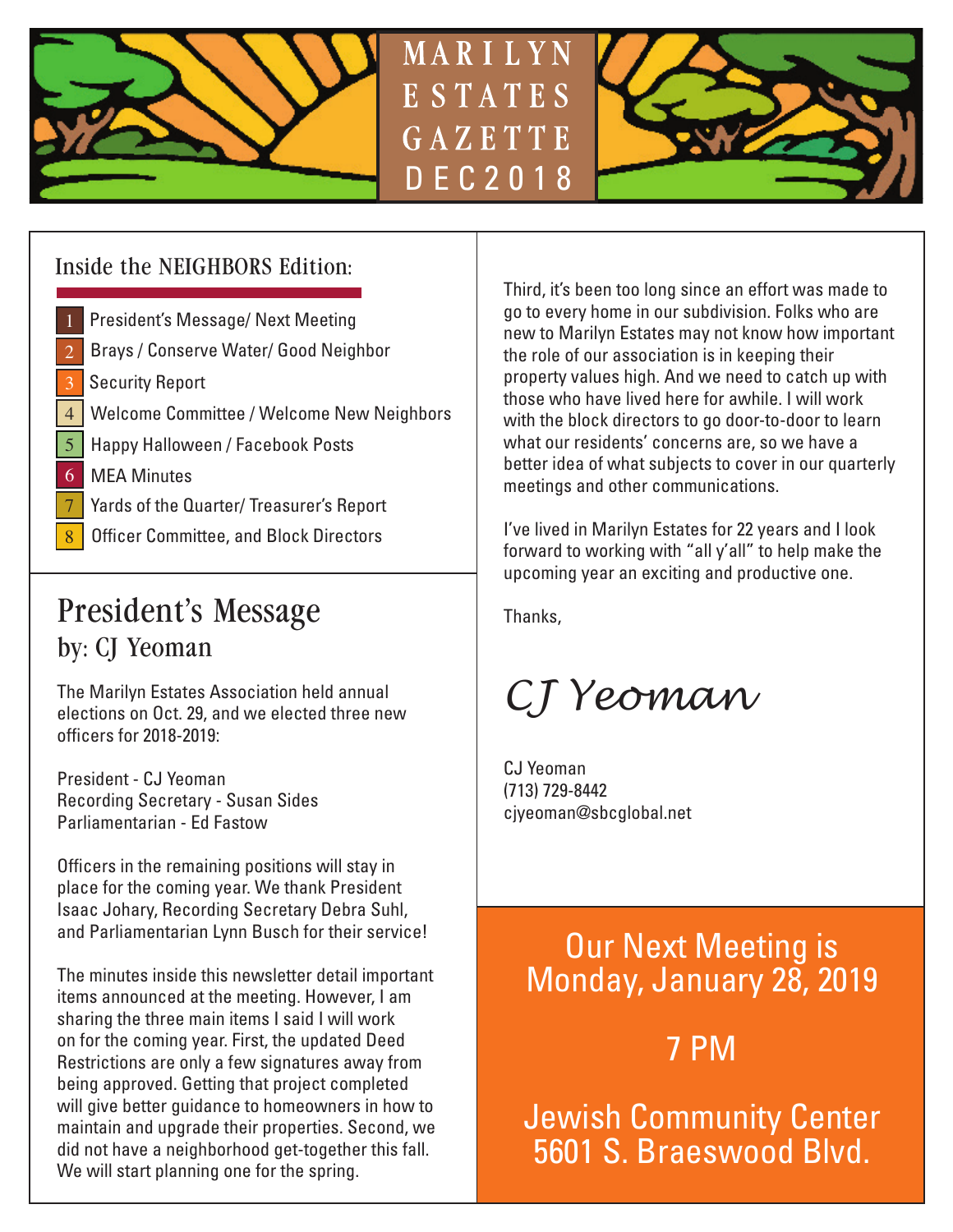## News about Brays Channel Improvements in Our Area

Construction is in progress on the final phase of channel modifications as part of Project Brays, the Brays Bayou federal flood damage reduction project. The Harris County Flood Control District started the preliminary work in mid-July and the project is expected to be complete in approximately one year.

During construction, Brays Bayou will be widened along an approximately 15,000 foot section from upstream of Loop 610 to 300 feet upstream of Fondren Road. (Bayou improvements will be made on the northern bank only between Loop 610 and South Rice Avenue.)

The project includes excavation of approximately 289,000 cubic yards of soil and construction of retaining walls under existing bridges. Motorists and pedestrians are encouraged to be alert to heavy equipment traffic near construction access points.

For more information about Project Brays, go to www.projectbrays.org.

## Conserve Water

There are many simple ways to conserve water in your home. The bathroom, kitchen and laundry room are a few areas which you can save water.

## Bathroom

Check your bathroom on a regular basis for leaks on your toilet, faucets and water hose bibs, Fixing leaks can save up to 200 gallons per day!

Install low-flow shower heads and faucets.

If your toilets are old, replace them with newer, high efficiency toilets; this can save up to 5 gallons each time you flush.

Take showers instead of bath and shorten the length of your shower.

## Kitchen

Rinse your dishes as little as possible before putting them in the dishwasher. This can save 20 gallons of water per load.

Only run the dishwasher when full.

Install a low-flow faucet in your kitchen sink. When it is time to buy a new dishwasher, purchase a water saving model. These models can save up to 3 gallons per load.

### Laundry Room

For older models, only run the washing machine when you have a full load.

New washing machine models can save up to 40 gallons of water per load.

# Be A Good Neighbor



If your home is located near a storm drain, please help keep the drain clear. Sweep up leaves and litter and dispose in your trash can.

This will facilitate the flow of rain down the storm drain and reduce water accumulating in our streets.

There is no place for unauthorized signs on our medians. This mainly pertains to business who advertise by putting up yard signs at intersections in our area. Feel free to remove any rogue sign.

Occasionally we will post reminders to help maintain the appearance of Marilyn Estates. If you have suggestions, call Marge Mayer.

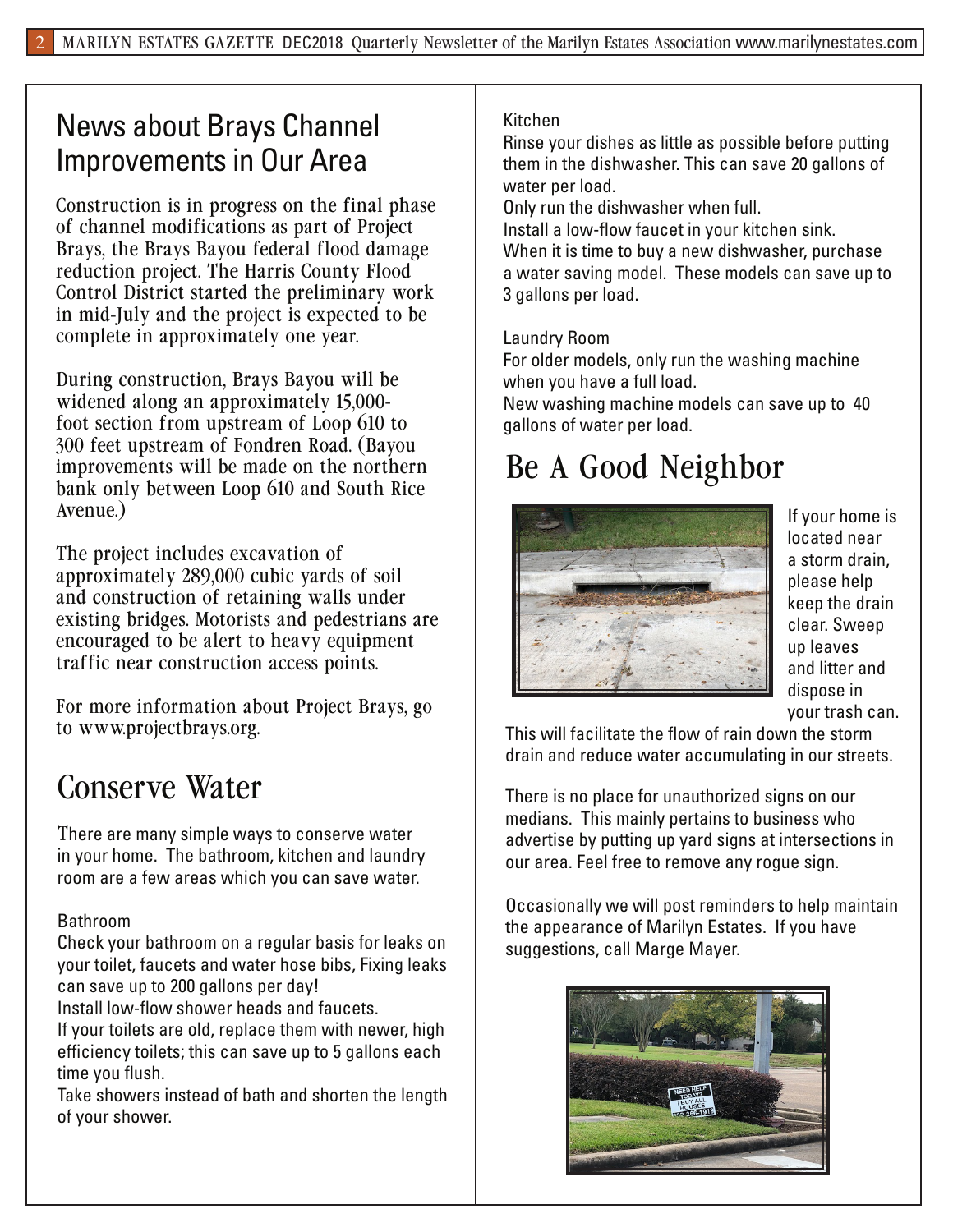## Security Report

We are very fortunate to have low crime in our neighborhood thanks to the patrol by our Deputy Constables. We need to continue watching for any suspicious people and vehicles in our area, and report by calling Constable Precinct 5 dispatch as soon as possible at 281-463-6666 and providing the location and description. Law enforcement recommends installing cameras to record activity to be used as evidence and leading to arrest and conviction, in addition to having a home alarm system.

You are also encouraged to utilize the Constable website at constablepct5.com to get neighborhood news and homeowners can sign up for crime alerts. Select the Marilyn Estates contract for specific information.

You can also call Constable Precinct 5 dispatch to request a vacation watch on your home and a deputy will stop by to get your information. You can do this online if you can give at least 5 days notice before your trip from either using the link in the security section of our website: http://www.marilynestates.com/ or http://www.constablepct5.com/.

## Keeping Your Home Safe

Residents are asked to do their part in reducing the number of offenses by making sure their doors and windows are locked at all times. Leave lights on outside, and do not leave valuable items in plain sight. If you have bushes near the house, keep them at a height where it is not easy for a potential burglar to hide behind them.

## Keeping Your Vehicle Safe

Residents are asked to do their part in reducing the number of offenses by locking their cars at all times, even if you're "just running inside for a second." If someone is watching, the moment you walk inside, they could be in your car and gone before you get back. Please remove all valuable items from your vehicle, as well.

Be sure to program Constable Precinct 5 dispatch phone number 281-463-6666 into your cell phone, and notify your alarm company to have this number entered into their system, preferably as first responder.

Maury Sklar, Security Director (713) 248-2257 cell masklar@swbell.net





## 9660 Hillcroft Suite 240 - Houston TX 77096

## **Debbie Gehring**

## (O) 713-283-5202 (F) 866-929-5850

## Debbie@Avaloninsuranceagency.com

As an independent insurance agent we can offer the right coverages with the personal touch you would expect from your neighborhood insurance agent. Call us for a free quote or visit our website www.Avaloninsuranceagency.com

### **Resident of Marilyn Estates for 40 years**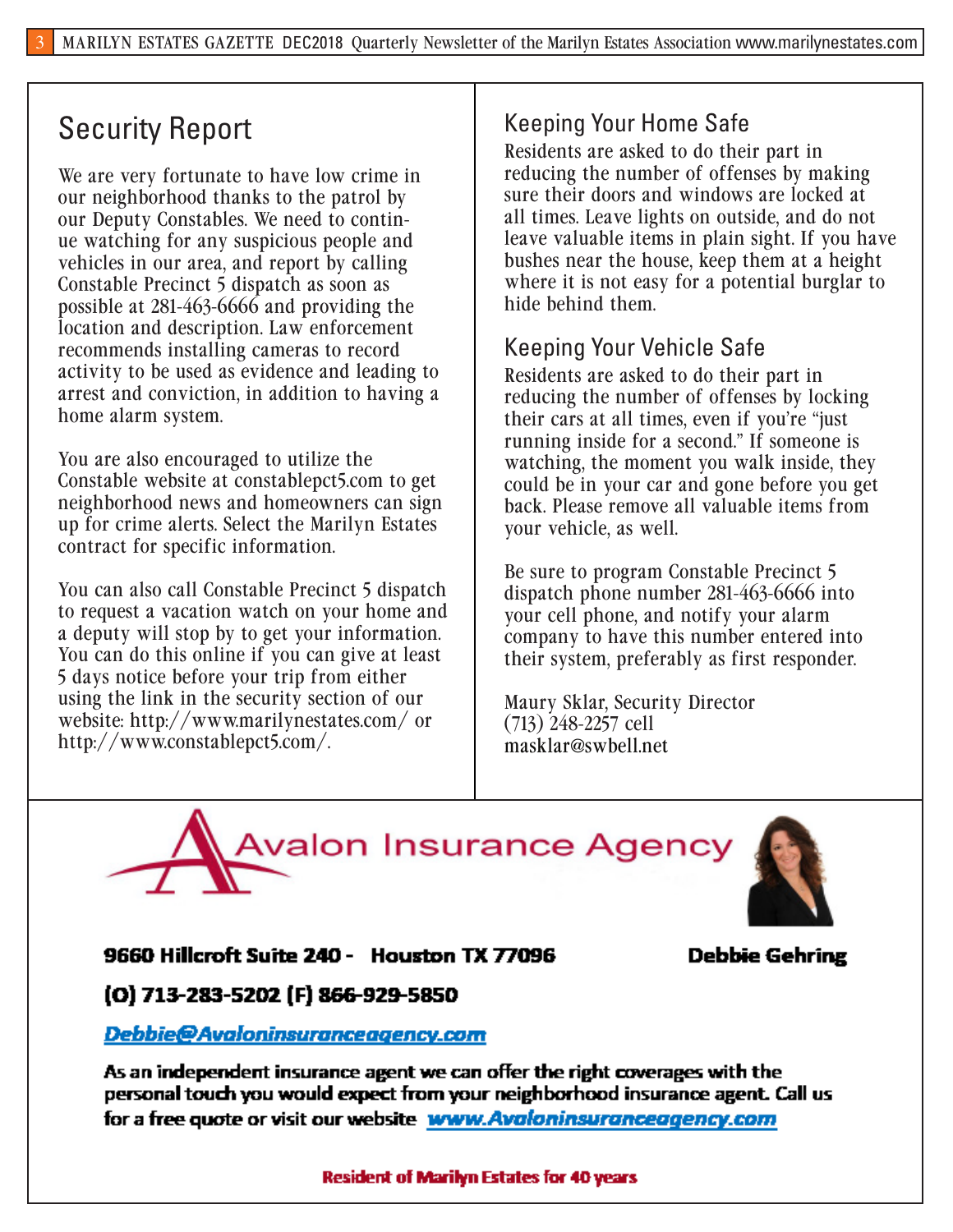# Welcoming Committee Message

After finally getting "resettled" in our post Harvey home, I resumed my Welcoming Committee duties in August of this year. Although there have been many home sales in Marilyn Estates these past few months, only 10 have been to private owners. I've visited each of these homes a few times attempting to meet our new neighbors and have left letters of introduction and copies of the Marilyn Estates Gazettes in their mailboxes. My letter invites the owners to contact me so I can arrange another visit to officially welcome them. To date I've had the privilege of meeting Mr. and Mrs. Manor and their two young sons (5539 Wigton) and have corresponded with Mr. Gould who, along with his wife and young son, is planning to move to 5443 Dumfries once their new home is completed.

I've been working with some local merchants requesting give-aways we could use in "welcome baskets" for newcomers and am excited to report that so far we have commitments for donations from the following: Belden's (\$25 gift certificate); La Fresca (free pizza); Walgreen's (assortment of goodies); Avalon Insurance Agency/Debbie Gehring (Lowes/Home Depot gift card). Thanks to all of these businesses for their contributions!

I'm looking forward to meeting more of our newest neighbors. It's exciting to see Marilyn Estates slowly rebuild after a devastating 2017 hurricane season.

*Susan Gubitz*

## Welcome Our New Marilyn Estates Neighbors

| Lee & Sara<br>Beckmann                 | 9719 Checkerboard   |
|----------------------------------------|---------------------|
| Piper Butler & Claude<br><b>Thomas</b> | 5431 Paisley        |
| Leyat Tal & J.E.<br>Rubenstein         | 5434 Valkeith Dr.   |
| J.P. Keating & Li Ye                   | 5422 Lymbar Dr.     |
| Williams/Douglas                       | 5423 Yarwell Dr.    |
| Richard & Linda<br>Cook                | 5502 Cheena Dr.     |
| M. Stephanie Harding &<br>Bryant, Jr.  | 5435 Wigton Dr.     |
| Naureen Ali                            | 5403 Paisley St.    |
| David & Geula<br>Hen                   |                     |
| Oriana Garcia                          | 5403 Yarwell Dr.    |
| Naomi Chen                             |                     |
| Andrew & Rebecca<br>Gould              | 5443 Dumfries       |
| Gal & Karla<br>0zeri                   | 5514 Valkeith Dr.   |
| Michael & Natalie<br><b>Tills</b>      | 9714 Chimney Rock   |
| Daniel & Laura<br>Gollins              | 5447 Dumfries       |
| Aaron M Lindenbaum                     | 5535 Queensloch Dr. |
| Yehoshua & Tzipora<br>Manor            | 5539 Wigton Dr.     |
|                                        |                     |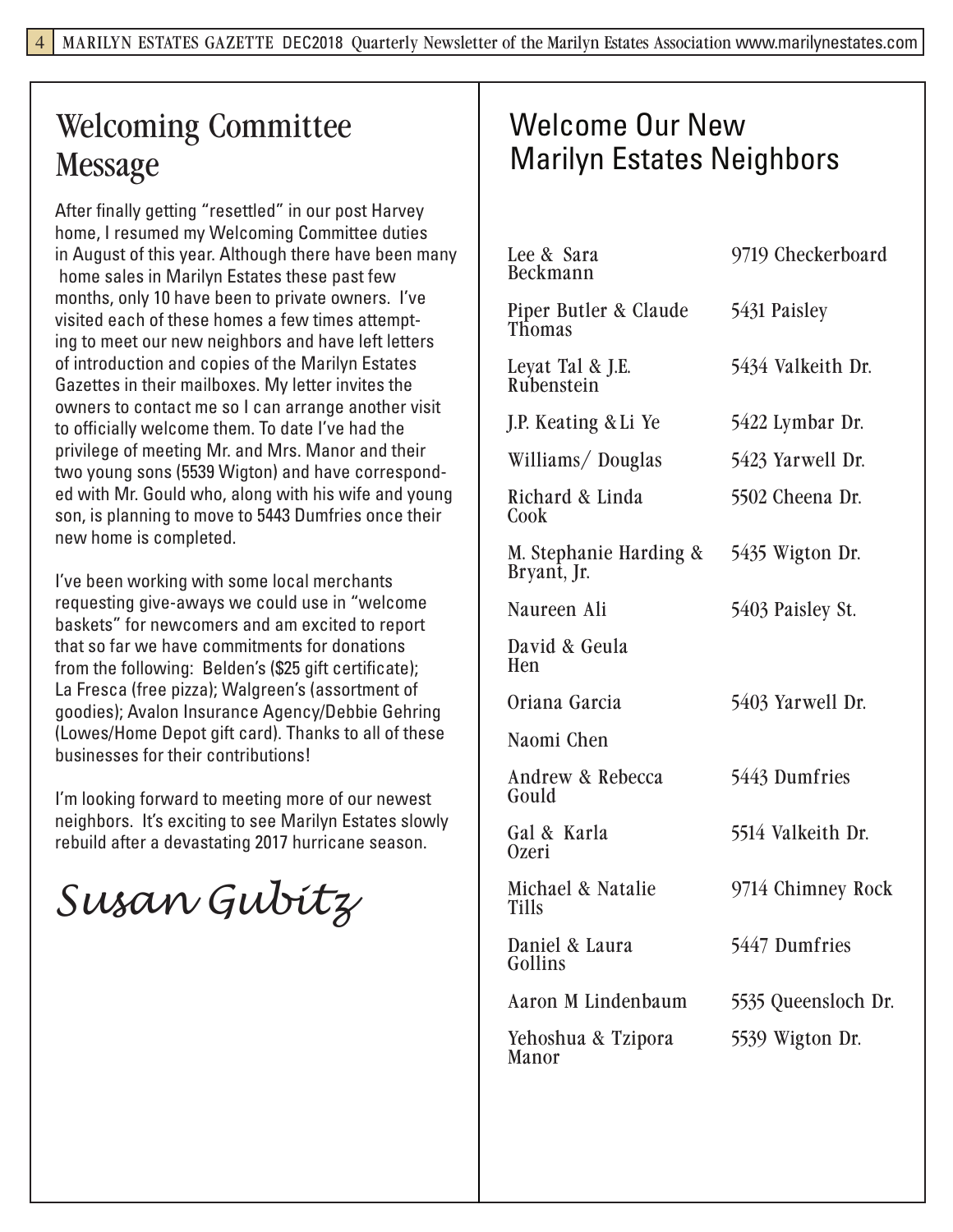

Kudos to the spooks, goblins and gremlins at 5500 Yarwell for their annual Halloween mega street celebration.









Kids and adults paraded down the brightly lit street entranced as they gazed at the elaborate decorations.

It's like the good old days when neighbors worked together to give their kids a great party and happy memories.

Special thanks for Amy and Gage Mueller for spearheading this event.

## Happy Halloween **Facebook Posts from People Who Love our Neighborhood**!

Are you on Facebook? Then be sure to ask to join the Marilyn Estates closed group on Facebook to see post from our residents who love our neighborhood. Send an email on cjyeoman@sbcglobal.net to ask to join.

Terri - October 23 at 12:59 PM

*There is an eagle on south braeswood closer to Hillcroft in the top of a tree on the bayou side. Beautiful.*

Ambereen - October 17 at 11:32 PM

 *Hi, I'm looking for an algebra 2 tutor for a student near Meyerland. Anyone know anybody?*

Marla - October 7 at 8:28 AM

*Has anyone else been having dimming of lights?*

Gage - October 10 at 8:00 PM

*Yarwell is starting to come alive!!!*

Elizabeth - September 13 at 4:58 PM

*This person is going around stealing political signs. She was caught on a Ring doorbell. Local news media are following the story...*

Marc - August 31 at 7:04 AM

*This little guy showed up last night skinny and hungry, so I fed him. Guess what -- he's back again this morning. PM if he's yours (or you know who he belongs to); he's hanging around the 5500 block of Rutherglenn. Thanks.*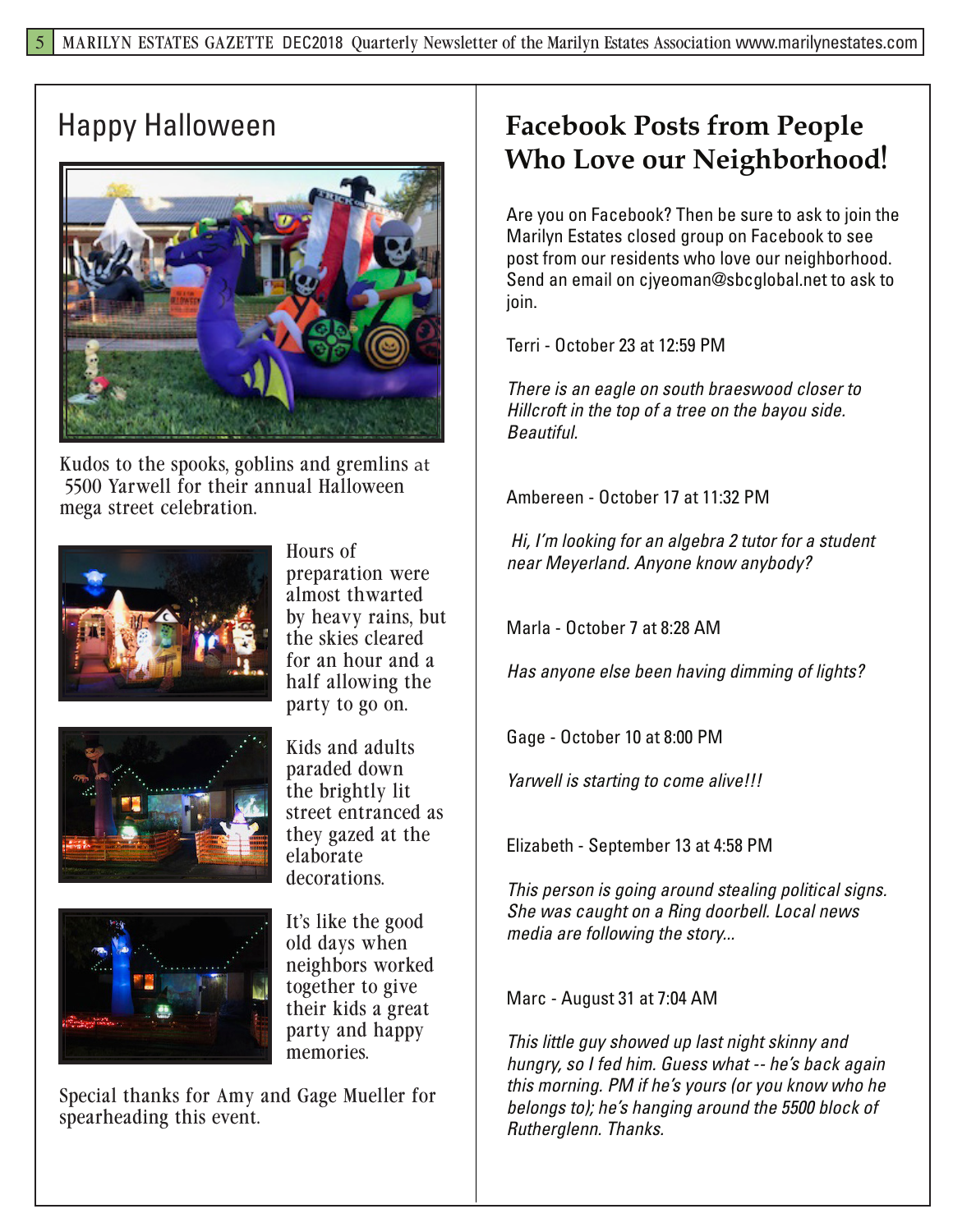## Marilyn Estates Association: Quarterly Meeting **Minutes**

Monday, October 29, 2018 Jewish Community Center

President Isaac Johary began the meeting at 7:09 p.m. Minutes were approved from the July meeting. The guest speaker was unable to attend the meeting. Isaac had read two City of Houston propositions that were on the midterm ballot.

The new block director for the 5400 block of Yarwell is Jim Taylor. The new block director for the 5500 block of Valkeith is Julie Fordes.

## Treasurer

A written report was submitted.

Architectural Control Committee Michael Strickland reported that due to the flooding in the last  $10-20$  years, the new homes in our neighborhood are changing. It is mandatory to have paint and brick samples approved by the committee before construction begins.

Maintenance and Beautification Linda Miner reported that there was a leak that has now been repaired. A node from the sprinkler system was maliciously broken and we had to pay to have that replaced.

Security No report

## Welcome Committee

Susan Gubitz reported that she has tried visiting 10 new homeowners this month. Most were not there or they did not answer the door. She will be changing the contents of the welcome basket that she takes to new homeowners from baked goods to gift cards.

Gage Mueller updated us regarding the plans for the Halloween festivities on Yarwell.

## Communication

Marge Mayer is looking for some volunteers; two for proofreading the Gazette and four people to help select the Yard of the Quarter. Contact Marge if you are interested. She is also

looking for a few more ads for the paper. The prices are \$110 for a full page ad, \$75 for a half page. For both, if you pay for three, you will receive one ad free. This will cover an entire year of your ad in the Gazette.

### Deed Restriction Committee

Linda said things are going pretty well. She had the attorney send out one letter regarding a commercial truck that has not moved off the street. There is a house with high weeds, and a home with an RV in front. Her committee is working on these.

Old Business None

New Business Nomination of officers for 2018 - 2019 were made: President - Isaac Johary and C.J. Yeoman

To replace term - limited officers: Recording Secretary - Susan Sides Parliamentarian - Ed Fastow

Other officers to remain: Vice President - Martin Stalnaker Treasurer - Robert Gehring Corresponding Secretary - Martha Eaves

The election for president was held and was won by CJ. All other nominees were unanimously accepted. CJ adjourned the meeting at 7:59 p.m.

Respectfully submitted, Debra Suhl Outgoing Recording Secretary

> The Marilyn Estates website is due for an update that will help with security and other issues.

If there is anyone who is web-savvy and can help, we would appreciate your expertise. Call C.J. Yeoman

> Landline: 713-729-8442 Cell: 832-833-3813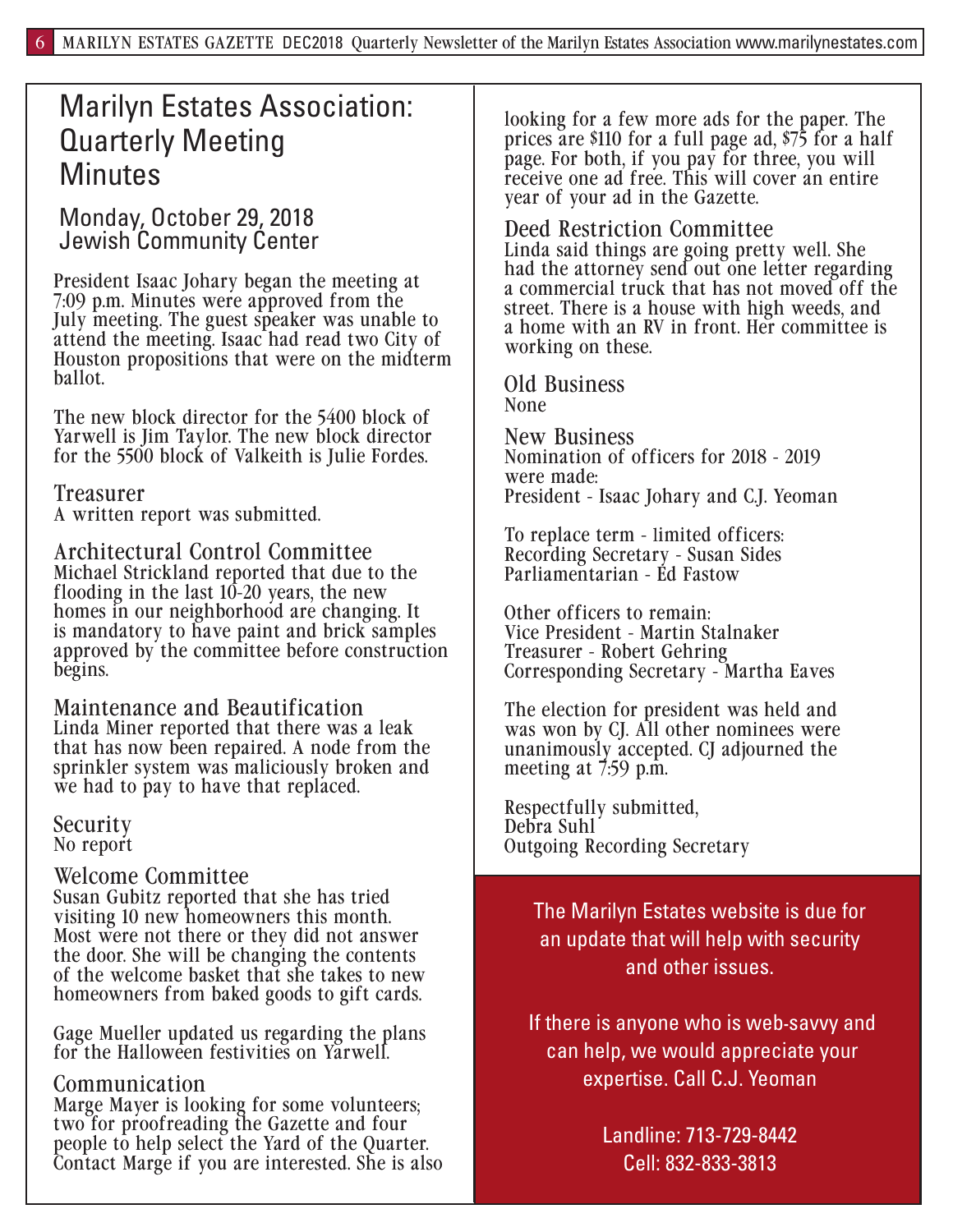# Yards of the Quarter

The criterion considered for YOTQ will be:

- Overall appearance of the front of your home.
- Excellent maintenance of total front yard.
- Bushes and trees trimmed.

7

- Ornaments or decorations tastefully displayed.
- Except for pick up day, no garbage, recycle container or yard bags at curbside.
- To qualify for YOTQ, homes must have their address clearly visible from the street (this is a city ordinance).

We have numerous homes that are eligible for recognition, but the addresses must be seen from the curb. This is for the safety of our residents, should an emergency vehicle be searching of a homeowner, precious moments can save a life.

9710 Burdine 5446 Valkeith 5503 Valkeith 5414 Dumfries 5538 Dumfries 5431 Yarwell 5406 Yarwell 5527 Braeswood 9730 Braesmont 9723 Braesmont 9714 Kit 9710 Oasis 9706 Chimney Rock 5435 Paisley 5446 Wigton 5535 Wigton 5442 Cheena 5534 Cheena 5441 Lymbar 5510 Lymbar 5418 Rutherglen 5526 Rutherglen 5531 Queensloch 9714 Atwell 9722 Checkerboard

## Treasurer's Report

by Robert Gehring Marilyn Estates Association Q3 - Financial Summary 2018

| <u>IMIIVIMI VUIIIIIIMI</u>           |          |                  |
|--------------------------------------|----------|------------------|
| <b>INCOME</b>                        |          | <u>Q3</u>        |
| Security- Current Year               | \$       | 2,845            |
| <b>Security - Previous Years</b>     | \$       | 804              |
| Dues - Current Year                  | \$       | 829              |
| Dues - Previous Year                 | \$       | 222              |
| <b>Assessed Late Fees</b>            | \$       | 465              |
| Fees - Refinance                     | \$<br>\$ | 50               |
| <b>Fees- Resale Certificate</b>      |          | 75               |
| Fees - Transfer                      | \$       | 30               |
| Advertising                          | \$       | $\boldsymbol{0}$ |
| <b>Interest Income</b>               | \$       | 224              |
| <b>NSF Fees</b>                      | \$       | $\boldsymbol{0}$ |
| <b>TOTAL INCOME</b>                  | \$       | 5,828            |
|                                      |          |                  |
| <b>EXPENSES</b>                      |          |                  |
| <b>Bank Charges</b>                  | \$       | 1                |
| <b>Meeting Expense</b>               | \$       | 200              |
| <b>Office Supplies</b>               | \$       | $\boldsymbol{0}$ |
| Postage / PO Box                     | \$<br>\$ | $\boldsymbol{0}$ |
| Newsletter                           |          | $\boldsymbol{0}$ |
| Insurance                            | \$       | $\overline{0}$   |
| Landscaping & Irrigation             | \$       | 303              |
| Lawn Service (Contractual)           | \$       | 2,814            |
| <b>Tax Preparation</b>               | \$       | 0                |
| Securit                              | \$       | 27,078           |
| <b>Legal Fees</b>                    | \$       | 2,709            |
| Website                              | \$       | $\pmb{0}$        |
| Socials                              | \$       | $\boldsymbol{0}$ |
| <b>TOTAL EXPENSES</b>                |          | \$33,104         |
| <b>NET INCOME</b>                    |          | $$ -27,278$      |
| <b>BALANCE SHEET</b> (9/30/2018)     |          |                  |
| <b>Chase Operating Acct</b>          |          | \$78,883         |
| <b>Chase Savings Acct</b>            |          | \$39,038         |
| B of A CD 12 mo.\$51K 03/09/2019     |          | \$51,988         |
| Chase CD 13 mo.\$40K .25% 05/15/2019 |          | \$40,544         |
| Chase CD 18 mo.\$43K .25% 02/25/2018 |          | \$43,684         |
| <b>TOTAL ASSETS</b>                  |          | \$254,138        |
|                                      |          |                  |

Account Receivable:

- 25 homeowners - past due

- 6 homeowners - past due 1 yr or more

- Total outstanding balance =  $$16,229.22$